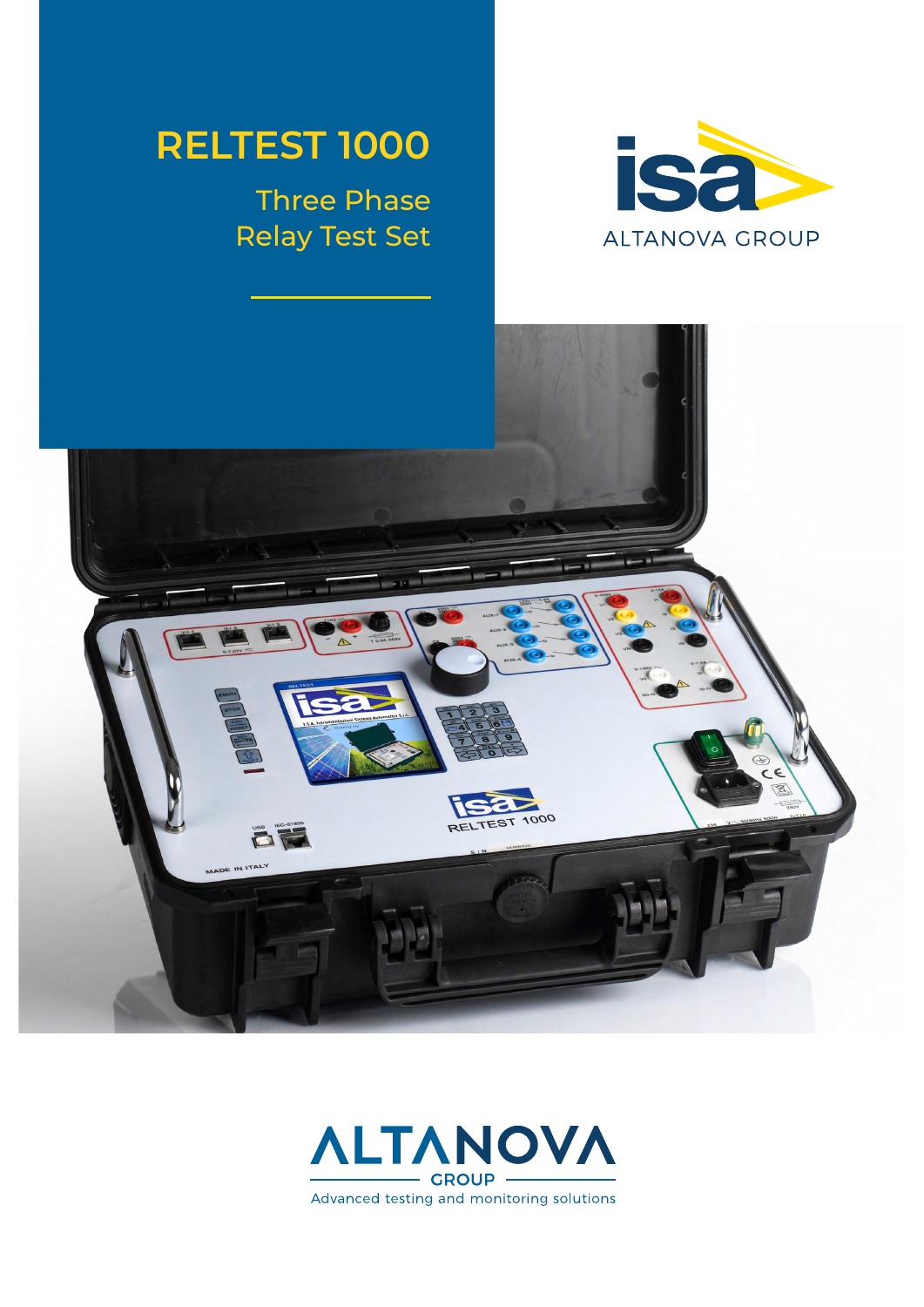## **Three Phase Relay Test Set**

- Advanced multifunctional relay test set, specially designed for distribution, smart grid and renewable energy plants
- Local control, via keyboard and colored display
- Remote control with the Advanced Test & Data Management Software
- Three independent AC voltage outputs adjustable from 0 to 400 V
- Fourth independent AC voltage output adjustable from 0 to 130 V
- One current output, from 0 to 15 A, switchable on 3 phase sockets
- One independent current output, adjustable from 0 to 1.5 A
- Frequency generator: 40 400 Hz
- Battery simulator
- Two separate timer inputs
- Four auxiliary relay outputs
- Optional six low level outputs
- USB interface
- Internal memory for test results storage and saving
- Automatic test report
- Light and easy to carry

### **Application**

RELTEST 1000 can test all the following relays

| <b>RELAY TYPE</b>                | <b>IEEE NO</b> |
|----------------------------------|----------------|
| Distance relay                   | 21             |
| Synchronizing device             | 25             |
| Under/over-voltage relay         | 27/59          |
| Directional Power relay          | 32             |
| Instantaneous over-current relay | 50             |
| Inverse time over-current relay  | 51             |
| Directional over-current relay   | 67             |
| Automatic reclosing relay        | 79             |
| Frequency relay                  | 81             |

The use of RELTEST is extremely easy: once conenctions are performed, the operator can select the desidered test by a menu. Tests can be performed locally or by PC control. Test results are automatically saved and then downloaded in the PC using the software TDMS, provided with the test equipment, for final storage and printing.

## **Technical Specifications**

#### Three Voltage Outputs

• Three AC voltage outputs, separately adjustable. Output range (phase voltage): from 0 V to 100 V AC or to 400 V AC

• Connection: 4 safety sockets (3 phases and a common neutral) • Possibility to set the amplitude of the outputs independently for each output, continuously

- Accuracy: ± 0.5% of the output, ± 0.2% of the range.
- Distorsion: 0.1%
- Angles between the voltages: adjustable from 0° to 360 °
- Resolution: 0.5°; accuracy: 1°

• Voltage outputs have the neutral in common and are isolated from mains and ground

• Power available for each phase: 20 VA continuously, at the maximum voltage

• Possibility to set independently the pre-fault and the fault output amplitudes

#### Fourth Voltage Generator

The test equipment is provided with a fourth voltage output, with the neutral in common with the three phase voltages, adjustable separately from the phase voltages.

- Voltage ranges: 13 V or 130 V AC
- Possibility to set the output amplitide from zero to the maximum value, continuously
- Connection: 2 safety sockets
- Accuracy: ± 0.5% of the output, ± 0.2% of the range.
- Resolution: 6 mV on the 13 V range, 60 mV on the 130 V range
- Distortion: 0.1%
- Angle: adjustable from 0° to 360°
- Resolution: 0.5°; accuracy: 1°
- The output is isolated from mains and ground
- Available power: 6 VA continuously, at 130 V

• Possibility to set independently the pre-fault and the fault output amplitudes

#### Current Outputs

RELTEST 1000 is equipped with two current outputs, one switchable on the three phase sockets and an independent one. Currents can be generated one at a time.

#### Main Current Generator

The main current output has the neutral isolated from the voltage outputs and can be swtiched on the 3 phase sockets.

- Current range: 15 A AC
- Connection: 4 safety sockets, marked IN, I1, I2 and I3
- Output selection: automatic, according to the selected fault
- Possibility to set the output amplitude from zero to the maximum value, continuously
- Resolution: 7 mA
- Accuracy: ± 0.5% of the output, ± 0.2% of the range
- Distorsion: 0.5%
- Angle adjustable between 0° and 360°
- Resolution: 0.5°; accuracy: 1°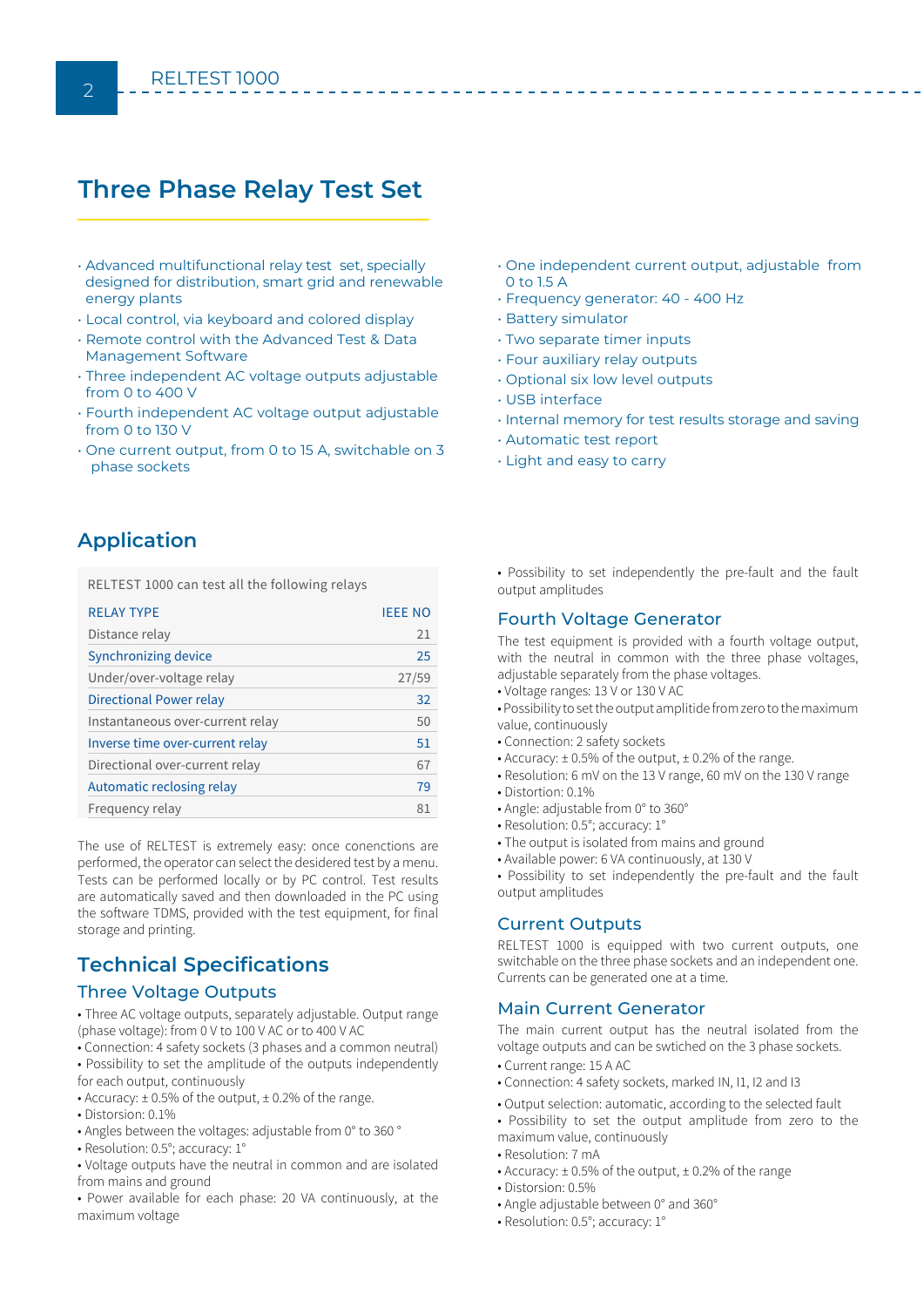- The output is isolated from mains and ground
- Available power: 25 VA continuously, at 15 A

#### Second Current Generator

The test equipment is provided with an additional current output. Currents can be generated one at a time. The neutral is in common with the neutral of the phase current.

- Current ranges: 0.15 A and 1.5 A AC
- Connection: 2 safety sockets
- Possibility to set the output amplitude from zero to the maximum value, continuously
- Accuracy: ± 0.5% of the output, ± 0.2% of the range
- Resolution: 0.1 mA on the 0.15 A range, 1 mA on the 1.5 A range
- Distorsion: 0.5%
- Angle: adjustable from 0° to 360°
- Resolution: 0.5°; accuracy: 1°
- The output is isolated from mains and ground
- Available power: 2 VA continuously, at 1.5 A

#### **Output Frequency**

- Frequency range: adjustable from 40 Hz to 400 Hz
- Possibility to set separately the outputs frequency before and during the fault
- Possibility to have two different frequencies on two outputs (for syncronising relay test)
- Accuracy: ± 0.1 mHz
- Resolution: 1 mHz
- Rate of change programmable between ± 0.1 Hz/s and ± 999 Hz/s

#### Battery Simulator

Unregulated DC generator: it follows the mains.

- Voltage values at 230 V: 110, 48, 24 V DC ± 15%.
- Power: 30W , 22W, 11W. Connection: 2 safety sockets.
- The output is isolated from mains, ground and all other outputs.

#### Trigger Inputs

• Two trigger inputs, marked C1 and C2, isolated and programmable independently.

• Inputs can be selected independently as dry or wet, up to 400 V DC • With the voltage input, trigger tresholds are programmable at 24 V or 80 V

• Connection: 4 safety sockets, 2 for C1 and 2 for C2. Inputs are isolated between them, from mains, ground and other outputs

#### Timer

The electronic digital timer has a fully automatic start and stop, both for make and break of the input, that can be either a clean (dry) contact or a contact under voltage (wet).

Accuracy:  $\pm$  100 ppM  $\pm$  1 ms.

#### Auxiliary Outputs

• 4 auxiliary contacts, capable to simulate all logic commands to the relay

• Possibility to time the contacts closure with respect to test start. Delay range: from 0 to 999.99 s

• Contact range: 5 A at 250 V AC; 0.2 A at 120 V DC

#### Graphic Display and Local Control

- Large colour graphic display, type TFT, backlighted, 320 x 240 pixels
- Keyboard: 12 keys, 5 function keys and one digital encoder

#### Local and PC Control

The test equipment local control is performed by the multifunctional knob, keyboard and display.

The control menu allows to set the type of fault. Then the test is launched, including two type of tests: treshold measurement and time measurement. Test results are shown on the dipslay, and can be saved and retrieved. With the PC connection, the user has available TDMS - Test and Data Management Software.

#### **Protections**

- Autodiagnostic at power-on
- Electronic protection on voltage outputs and a fuse on the auxiliary outputs
- Thermal protection against over-heating
- Trigger input protection against selection error

#### Interface and Software

- PC interface: USB
- Internal memory: more than 500 test results
- TDMS Software for the test result management, storage and saving

#### Power Supply and Dimensions

- Mains supply: 195 to 264 VAC 50/60Hz
- Weight: 13 kg
- Dimensions: 46 (W) x 35 (H) x 17 (D) cm

#### **Accessories**

Accessories supplied with the test equipment:

- Power supply cable and USB cable
- Connection cables to the relays

 N. 6 red cables, 2.5 mm2 section, 2 m long, terminated with 4 mm safety banana plugs

• N. 1 yellow cable, 2.5 mm2 section, 2 m long, terminated with 4 mm safety banana plugs

- N. 1 blue cable, 2.5 mm2 section, 2 m long, terminated with 4 mm safety banana plugs
- N. 6 black cables, 2.5 mm2 section, 2 m long, terminated with
- 4 mm safety banana plugs
- N. 10 adaptors
- Grounding cable, 2 m long, yellow/green, with clamp
- Spare fuses
- TDMS Software and operator manuals

## **Optional Accessories**

#### Six low Level Generators

Optionally RELTEST can be equipped with six outputs for relays connected to sensors.

- Main characteristics are:
- Outputs: 6, 3 phase currents and 3 phase voltages, on 3 RJ connectors available on the front panel
- Voltage range: 0 to 7.07 V AC
- Current range: 0 to 7.07 V AC
- Max current: 5 mA
- Accuracy: 0.1% of the range
- Distorsion: 0.1%
- Output frequency: from 0 to 500 Hz